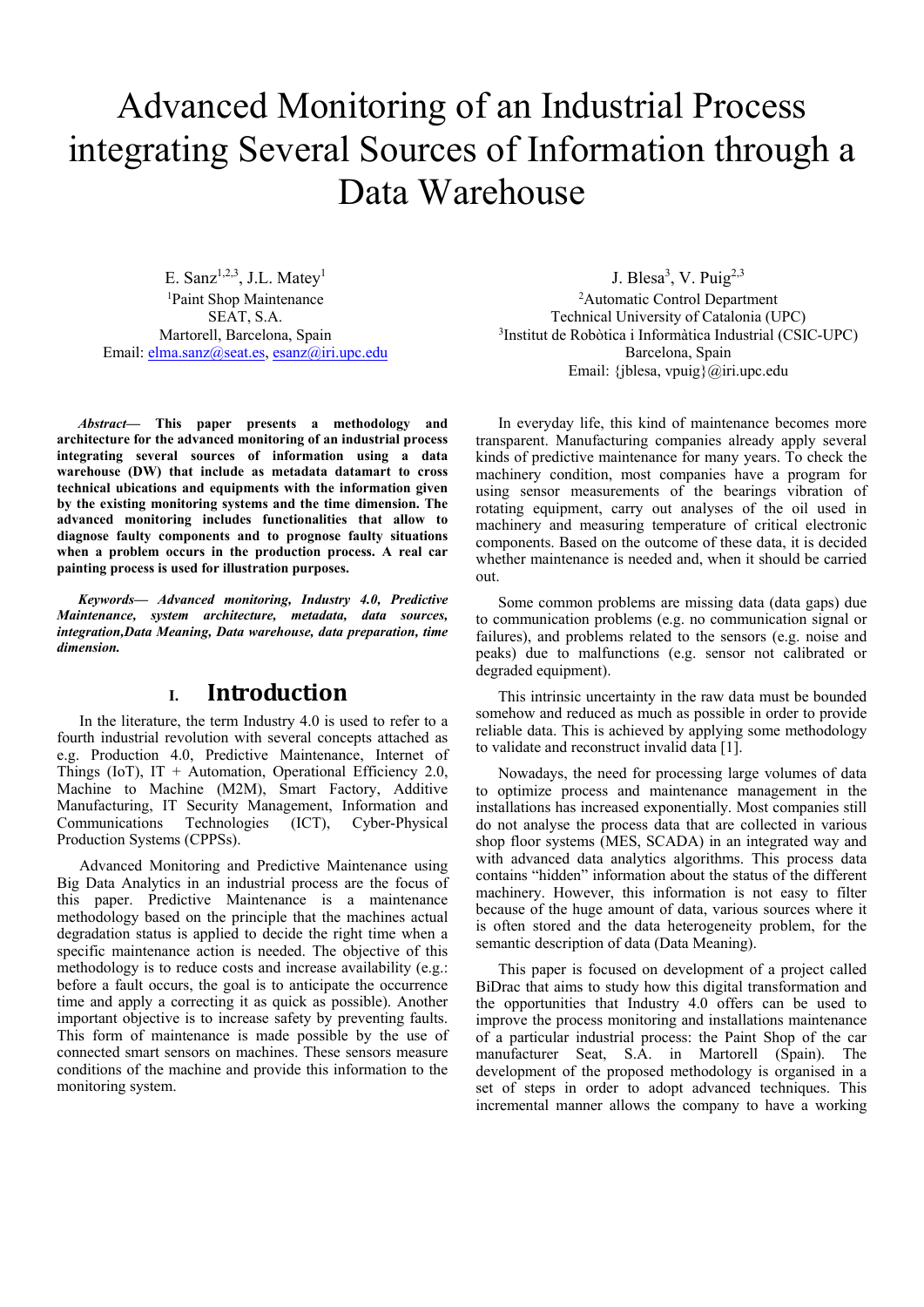solution since the first stage, without requiring waiting the finalization of the last phase. The proposed approach has been designed to ease landing in Business Intelligence, and to be realized taking into account the IT standards and tools available in the company. This approach involves covering the following phases:

1. *From Raw Data to Database* considering data acquisition, data heterogeneity and data volume.

2. *Data Validation* to check the consistency and bounding the uncertainty of the raw data.

3. *Data Analytics* to extract relevant features and latent factors from noisy data.

4. *Knowledge Discovery* to provide a higher layer to identify (possible hidden) patterns and relationships inside the data.

5. *Application* to the current monitoring systems at the Seat Paint Shop with the aim to deploy all the mechanisms defined in the previous stages on BiDrac project in order to integrate all monitoring systems providing a robust and modular platform that can be run on-line.

 The main objective of this work is to provide the Paint Shop with the suitable technologies and tools that improve the production and maintenance management and, in turn, that let them to anticipate problems that may arise.

The structure of the remainder of the papers is a follows: Section II presents the problem statement. Section III presents the proposed solution. Section IV illustrates the application of the proposed approach in the Paint Shop. Finally, Section V draws the main conclusions.

### **II. Problem Statement**

#### *A. Paint Shop Process*

In the Paint Shop Process, during painting operations, metal vehicle bodies are initially put together, washed to remove the materials (including oily materials) used to protect body parts against corrosion and damage during stamping and transport, and treated with phosphate agents to prepare the surface for coating. The cleaned and surface-treated bodies are placed in a dip tank where they are electrolytically coated with paint polymers, followed by a series of spraying operations starting with primer line, base coat and finishing with clear coat. The painted bodies are baked in an oven to cure the coated paint materials.



Figure 1: Monitoring systems in the Paint Shop.

#### *B. Current Monitoring System*

In the Paint Shop Maintenance Department, there exist two real-time monitoring systems without connection between them (see Figure 1).

The Sicalis-PMC system monitors about 69.000 signals of different types (digital and analog). Over 5800 of these signals are stored in the server in a daily database with applying a one-minute resolution. This daily database contains more than 46 million data measurements offline. There is no connection between the real-time operational database (data from the last 60 layers) and the offline database (historical data) which makes impossible a continuous analysis of the signals. Moreover, there is a lack of suitable tools to present the values of signals in graphical form making more difficult the transformation of the data into information.

The other system is named MFS and monitors the production flow inside the process layout of the Paint Shop, the production values and products characteristics. The Paint Shop coats 2.400 bodies/day including three vehicle models (Ibiza, León and Q3). These vehicle models have 14 variants in total with different surfaces and they can be coated using about 24 different colours in three coating cabins (DL1, DL2, DL3). Figure 2 summarises the information gathered by each monitoring system.



Figure 2: Current monitoring systems architecture scheme.

The current analysis tools consist of specific program codes developed for a particular analysis. The analysis process is complex, slow, and not very flexible. The current tools does not enable analysing correlated signals from different systems for establishing relations and extracting patterns at a given moment or in a period of time.

#### *C. Advanced Monitoring System Specifications*

The advanced monitoring systems to be developed should be able to:

- Link the existing monitoring systems in the Paint Shop by designing and implementing a new Data Warehouse with an architecture that facilitates data analytics by crossing data from the different data bases.
- Integrate online/offline Data Analytics allowing the traceability of production and installation parameters (such as temperature, humidity or pressure).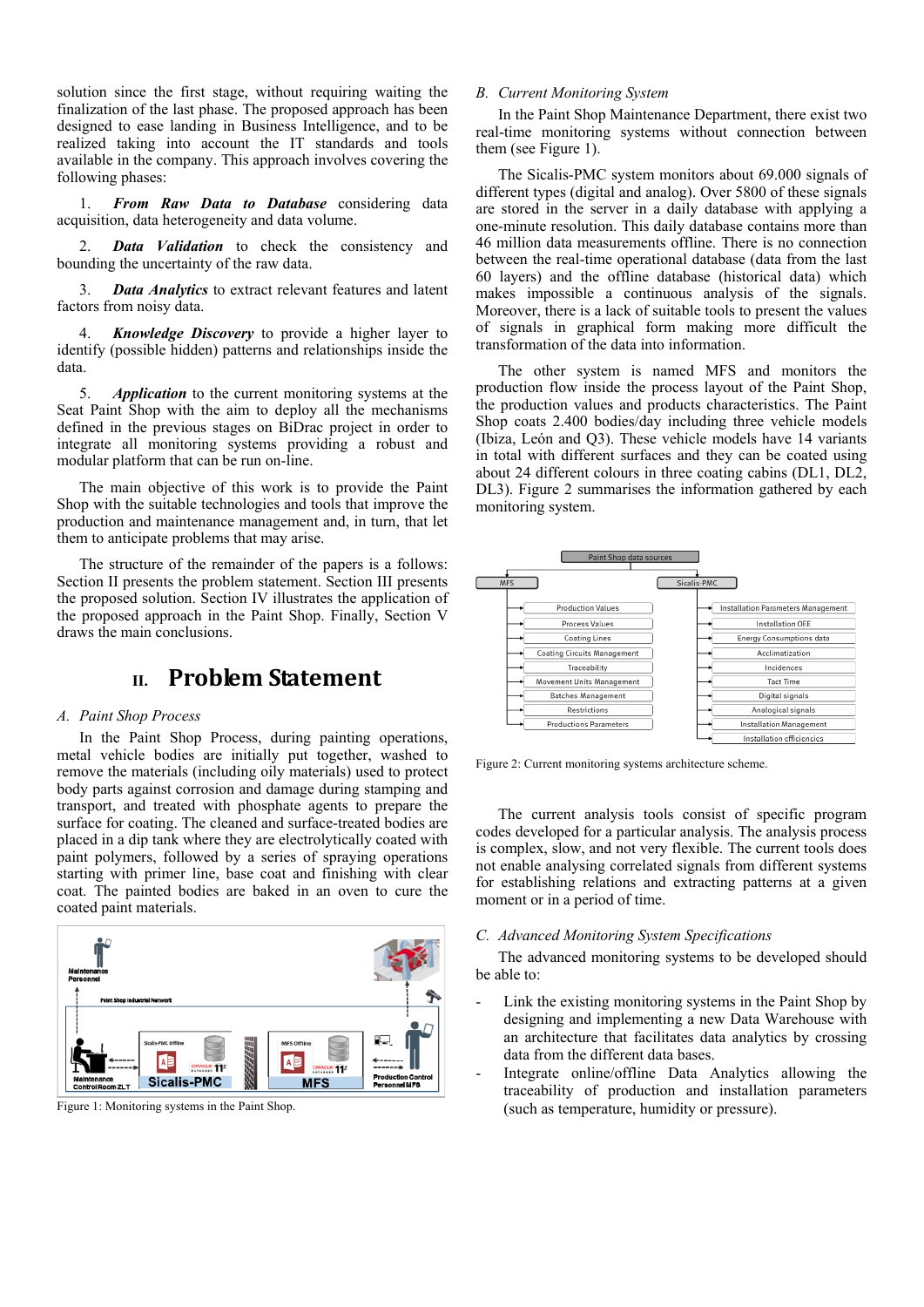- Implement an Early Warning System for operational problems
- Extract behavioural patterns in Paint Shop installations by analysing historical and real-time data.
- Correlate data from different variables to perform predictive analysis and deviations (errors in a system, locks, losses, etc.).
- Create and configure reports and dashboards by each analyst to have the required information at the moment that it is needed.
- Reduce costs by analysing and optimizing the use of the installations saving energy costs, spare parts or improve production (as e.g. reworks or strikes).
- Facilitate the application to other databases and allow simulations.

## **III. Proposed Solution**

#### *A. Introduction*

The implementation of the advanced monitoring system specified in previous section is based on development the BiDrac methodology that will involve the application of the Business Intelligence (BI) technologies to the organization and monitoring systems in the Maintenance Department of the Paint Shop at SEAT factory in Martorell.

BiDrac project is focused on reducing the large amount of data analytics time and resources needed nowadays in solving an installation failure, prevent installation failures and improving the installation efficiencies. The developed methodologies and tools will aim to detect parameter deviations or variables correlations in the Paint Shop Installation that would be able to detect incipient fault allowing actuating in advance and avoiding to stop the coating process. Also, it will allow increasing the installation efficiencies by studying the different technologies and making installation comparisons.

In case that one incipient fault is appearing in the system, a real-time monitoring of the signals will allow to study the evolution and to anticipate actions before the failure occurs. This is a big improvement for the maintenance analysts. Moreover, in case one failure occurs in one element of the process chain, the proposed methodology will allow to predict its effects and propagations to subsequent process components in order to predict its consequences in the future (blocking times for example) and to avoid/minimize them (minimizing chain effects).

#### *B. BiDrac methodology development*

The first step in the development of the BiDrac methodology involves studying the monitoring systems Sicalis-PMC and MFS, by analysing their functionalities and their data tables' architecture. A comparison of the data tables related in the documentation and the real data tables in the systems servers was carried out.

Then, a relational model involving all the data tables from the two monitoring systems and with a time dimension to join them was created. This has allowed designing the BiDrac Data

Warehouse with the BiDrac\_Master Datamart as a metadata repository (Figure 3). BiDrac is joining also the Online Mode with the Offline Mode Data Bases in its Data Warehouse [6][7].



Figure 3: Proposed advanced monitoring architecture scheme.

The BiDrac Data Warehouse is going to contain cleaned, validated and prepared data for analysis. First, we feed it with extraction of online data using an extract, transform and load tool (ETL). Once the Data Warehouse receives data from the Online Mode, the ETL process for the Offline Data (that have recorded data from the systems during the last years) will be executed.

The analyses of the daily extractions of Sicalis-PMC and the weekly extractions of MFS were also obtained.

Figure 4 shows the BiDrac\_Master architecture scheme. As it can be seen in this figure, the BiDrac\_Master contains the mapping of the signals, parameters, warnings and alarms related to the Technical Ubications and the Equipments in the Paint Shop.



Figure 4: BiDrac\_Master architecture scheme.

Once the BiDrac Data Warehouse is available, using the SAP Business Object 4.1 Analytics, we design a Universe that helps to use this relational model to create the Reporting and the Analytics of BiDrac solution (see Figure 5).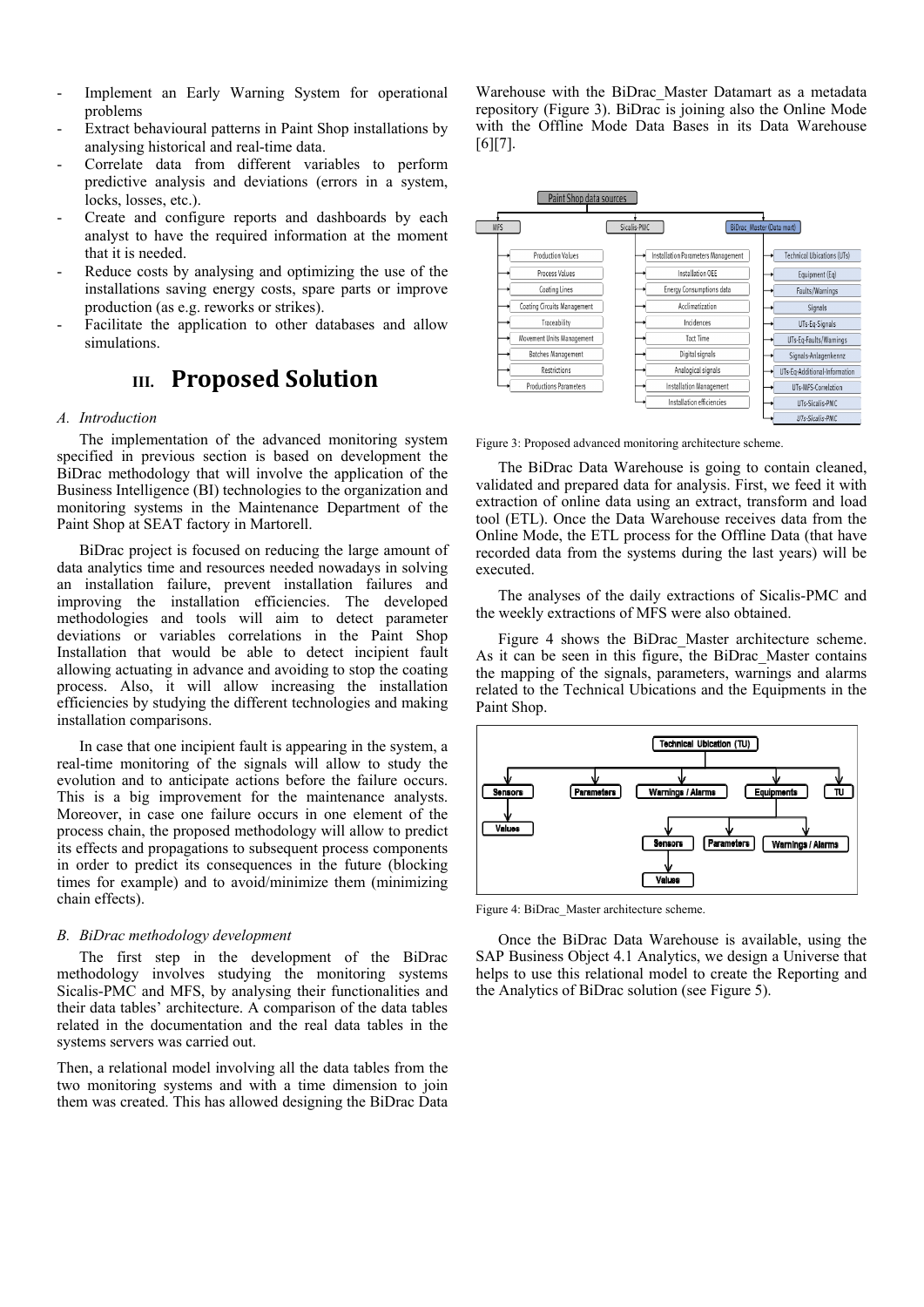

Figure 5: The BiDrac solution

# **IV. Application Results**

#### *A. Sensor data validation module*

To illustrate the application of the BiDrac solution to the Paint Shop process, first we will present the application of the data validation methodologies to the signals involved in the production flow of Workshop 4 (T4) to Primer line in Workshop 5 (T5) described in Figure 6.



Figure 6: Model for the Production Flow analyses from T4 to Primer line in T5

The models are obtained for each variable using historical data. Thus, each value can be compared against the model estimation to validate or invalidate the data [4].

Relating to the coating process described in section II.A, we choose 34 variables from 3 control systems (the two monitoring systens in the Paint Shop and the *Fabrik Information Systeme* (FIS) that is the production scheduling system used in Seat, S.A.). Among the 34 variables, 18 variables come from the Sicalis-PMC Control System and are

computed using 78 different signals of this system. On the other hand, 14 variables come from the MFS Control System and 2 from the FIS System.

With the 34 variables and basic flow relations [2], 21 analytical redundancy relations (ARR) can be derived. From every ARR, a residual that should be zero can be computed. The list of variables and ARRs is detailed in Figure 7.

| ID Rel          | Form Rel                     | System         |
|-----------------|------------------------------|----------------|
| R1              | $V1(k)=V2(k)$                | ПS             |
| R <sub>2</sub>  | V3(k)=V1(k)-V4(k)+V3(1)      | <b>FIS-PMC</b> |
| R3              | V6(k)=V5(k-T1)               | MFS-PMC        |
| R <sub>4</sub>  | V7(k)=V6(k-T2)               | <b>MFS</b>     |
| R <sub>5</sub>  | V8(k)=V7(k-T3)               | <b>MFS</b>     |
| R <sub>6</sub>  | V10(k)=V5(k)-V9(k)+V10(1)    | MFS-PMC        |
| R7              | $V10(k)=V5(k)-V8(k)+V10(1)$  | MFS-PMC        |
| R <sub>8</sub>  | $V11(k)=V8(k)-V12(k)+V11(1)$ | MFS-PMC        |
| R <sub>9</sub>  | V14(k)=V28(k)-V30(k)+V14(1)  | MFS-PMC        |
| R <sub>10</sub> | V15(k)=V29(k)-V31(k)+V15(1)  | MFS-PMC        |
| <b>R11</b>      | $V13(k)=V16(k)$              | MFS-PMC        |
| R12             | V17(k)=V138k)-V18(k)+V17(1)  | MFS-PMC        |
| R13             | V19(k)=V18(k-T4)             | MFS-PMC        |
| R14             | V20(k)=V19(k)-V21(k)+V20(1)  | MFS-PMC        |
| <b>R15</b>      | V22(k)=V21(k)-V23(k)+V22(1)  | MFS-PMC        |
| R <sub>16</sub> | V23(k)=V21(k-U5)             | <b>MFS</b>     |
| R17             | V24(k)=V23(k-To6)            | <b>MFS</b>     |
| R <sub>18</sub> | V25(k)=V24(k-TJ7)            | <b>MFS</b>     |
| R <sub>19</sub> | V27(k)=V25(k-Tu8)            | MFS-PMC        |
| R <sub>20</sub> | V26(k)=V24(k)-V27(k)+V26(1)  | MFS-PMC        |
| R <sub>21</sub> | V4(k)=V5(k)                  | <b>PMC</b>     |

Figure 7: Production model ARR's

With the ARRs, we can build the Fault Signature Matrix (FSM) where for ARR (row) is indicated which variables (columns) are involved with one '1' in the crossing cells (see Figure 8). The FSM and the residuals computed using these relations help us to determine if exist any incongruence between the variables that are computed with the signals of the different data systems. If some residual/residuals is/are different from zero an inconsistency is detected. Then with the FSM and applying Artificial Intelligence consistency-based diagnosis techniques [5], we can isolate the signal or signals that are inconsistent with the relations. In practice, in order to avoid false alarms, a threshold for every residual is calibrated. If the residual value is smaller or equal to this threshold, the analytical redundancy is considered consistent and the contrary if the value of the residual is bigger than the threshold.

The information about the proposed diagnosis scheme described before can be used to anticipate the sensors maintenance operations.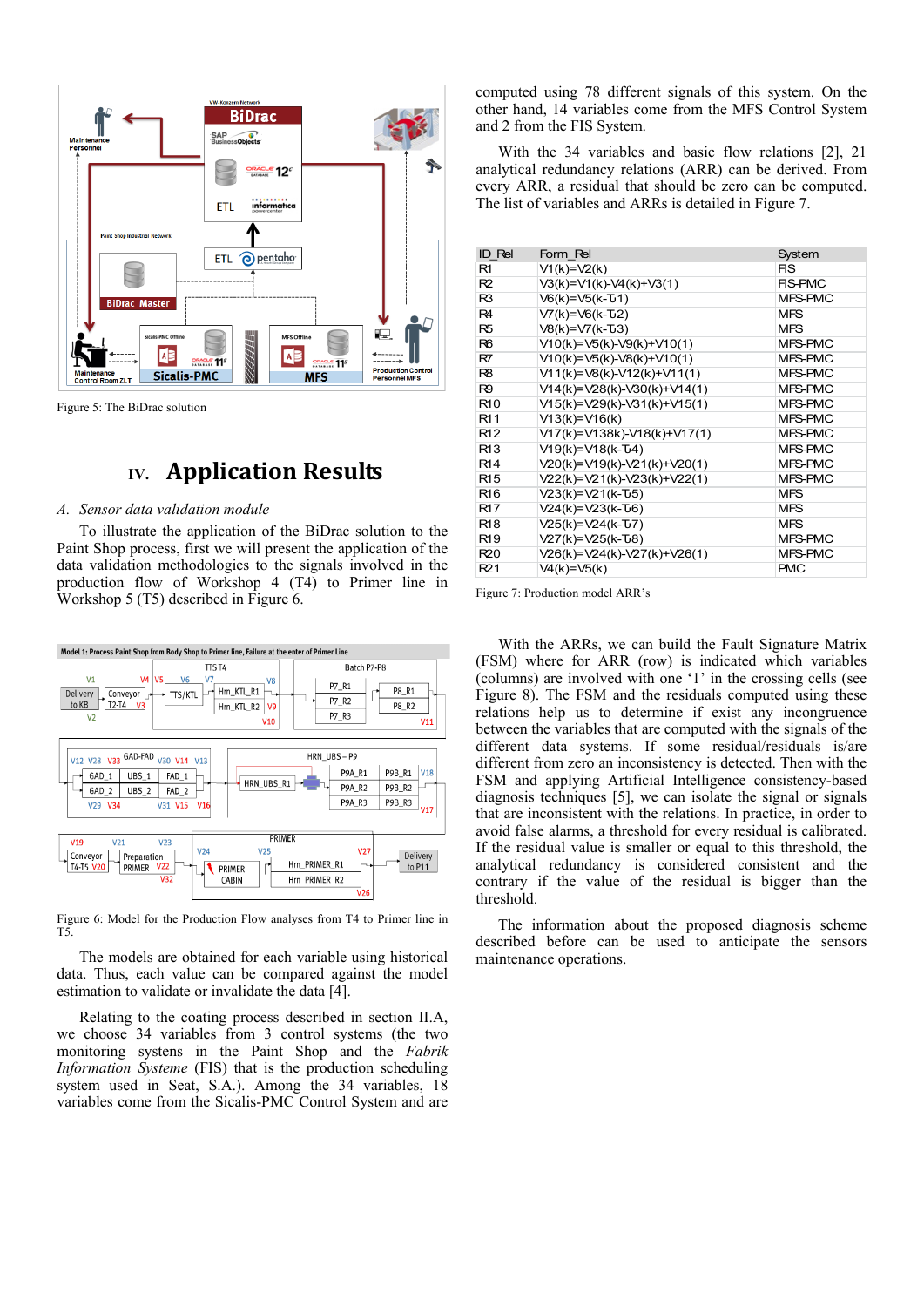

Figure 8: Production model FSM

As an example, we show residuals R6 and R7 in Figure 9 that are derived from the substraction of the occupancy measured in the TTS\_T4 process and the other input and output volumes signals available in the monitoring systems (PMC and MFS). From the residuals, we can clearly see that the R7 shows coherence between the signals and, instead, the residual R6 shows incoherence. If we look at these relations in the FSM, we can determine that the problem is the signal V9 corresponding to the output volume of the TTS T4 PMC.



Figure 9: Coherence Tests in the Occupation of TTS T4 and its residuals R6 and R7.

The use of this methodology guarantees the quality and consistency of the signals received from the two monitoring systems and the increase the model's robustness in the presence of sensor faults (e.g.: if an occupation signal provides an incoherent value, this value can be replaced by its estimation from the input and output volumes of the same process).

#### *B. Prognosis module*

Once the sensor values are validated, we can extract conclusions regarding the volumes and occupancies in the different processes and identify potential problems (e.g.: breakdowns, blockages or body absences).

Figure 10 shows an example of the effect of one robot failure in the Primer Cabin. It can be observed the increase of occupation of the Primer process and the rest of subsequent processes occupations upstream of the UBS oven. Paint drying is a critical process because of the time spent by the body inside the oven may not exceed the maximum allowed heating time (25 min) and temperature.

To illustrate the forecasting capability of the prognosis module used in the proposed approach, we will evaluate the Remaining Useful Life (RUL) based on a predetermined Failure Threshold (FT) based on the maximum occupancy. As proposed in [3], the RUL is given by:

$$
RUL \in N \mid \hat{y}(t + RUL \mid t) = FT \tag{1}
$$

where  $\hat{y}(t + RUL | t)$  is the RUL-step ahead forecast at time t of a given predictive model  $(\hat{v})$ .

The Brown's Double Exponential Smoothing is used to derive the predictive models from the data collected [8]. It is a multi-step forecast that can be expressed as follows:

$$
y_1(t) = \alpha y(t) + (1 - \alpha) y_1(t - 1)
$$
 (2)

$$
y_2(t) = \alpha y_1(t) + (1 - \alpha) y_2(t - 1)
$$
 (3)

$$
\hat{y}(t+h\mid t) = \left(2+\alpha\frac{h}{1-\alpha}\right)y_1(t) - \left(1+\alpha\frac{h}{1-\alpha}\right)y_2(t) \tag{4}
$$

where *h* is the forecast horizon and  $\alpha$  the smoothing parameter. The  $\alpha$  parameter should be adjusted using historical data to obtain a good prediction result using a non-linear least squares approach.

The robot failure in the Primer Cabin occurs at time  $t =$ 250 minutes in the first station of the Primer Cabin (e.g. failure of a robot) and there is a drop in the occupancy, i.e., in the number of bodies inside the Primer Process. Consequently, this causes the increase in the occupancy of processes and batches upstream. The occupation of the Preparation Primer shows no change because their occupancy was already saturated. The T4-T5 Bridge saturates quickly because it is very close to saturation and the P9 batch starts increasing its occupancy.

With the pending drop in Primer occupancy and the observed pending rise of the P9 batch occupancy an anomaly at the entrance (block) of the Primer process is detected. Using the proposed prognosis technique, we can estimate the RUL that in this case provides the time of reaching the maximum capacity of P9 batch, preserving the maximum capacity of the UBS Oven. This ensures the evacuation of the bodies inside the UBS Oven and avoids blocking the exit of the UBS Oven with vehicles inside the process.

In five minutes, it is determined that this pending drop in Primer occupancy corresponding to a problem at the entrance of vehicles in the process. After the problem is detected, the occupancy forecasting based on (2)-(4) with smoothing parameter  $\alpha = 0.8$  is used to use to predict the occupancy in P9. Then, we use this forecast to compute the RUL by means of (1) considering FT equal to the maximum occupancy of P9 batch minus the maximum occupancy of the UBS Oven to ensure the UBS Oven is not being to be blocked. The computed RUL is equal to 68 minutes. This means that if in this time we cannot solve the failure of the robot in the Primer